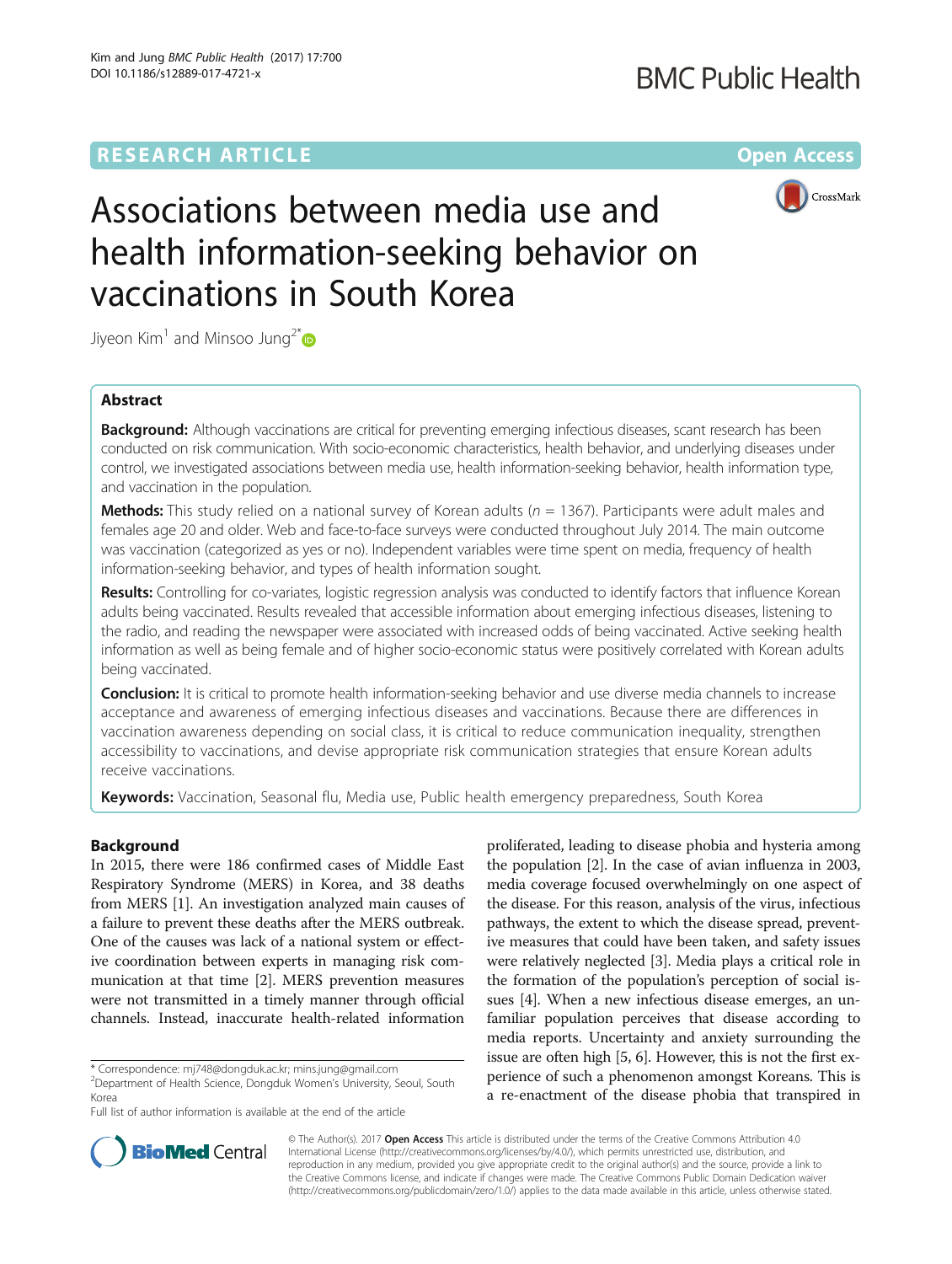2008 during the mad cow disease crisis. The recurrence reveals that, despite governmental efforts, Public Health Emergency Preparedness (PHEP) and risk communication strategies have not been sufficiently established or improved in Korea.

An increase in the rise of new infectious epidemics due to globalization highlights the significance of early detection and early response to infections through PHEP. Creating a constant response system is critical. Vaccination is the most effective method of preventing the spread of infectious diseases [[7](#page-7-0)]. Although initially considered a method of disease prevention for infants and toddlers, vaccination is considered critical for adults as well, especially as the number of patients with chronic diseases is increasing in today's aging society [\[8](#page-7-0), [9\]](#page-7-0). Now that it is possible to travel around the globe in a day, vaccination against infectious diseases overseas is becoming even more critical.

Vaccination not only protects an individual from an infectious disease, but also protects a local community from that disease from the effect of herd immunity [\[10](#page-7-0)]. Health communication strategies and campaigns are imperative in promoting health of the population and strengthening the capacity to effectively respond to diseases [\[11](#page-7-0)]. Health experts are placing increasing emphasis on the critical role of risk communication in responding to excessive media coverage and the population's anxiety [[12\]](#page-7-0). It is critical to enhance the population's perception of vaccinations by providing accurate information, enabling the population to dismiss inaccurate information on side-effects of vaccinations, and enhance the population's access to accurate information about vaccinations [[13\]](#page-7-0).

The outbreak of MERS has ended. However, similar diseases, such as H1N1, can spread at any time. Preparing non-pharmacological intervention for the population and increasing the vaccination rate are as critical as having a preventive system in place for such situations. Risk communication strategies suitable for socio-contextual conditions must be developed. This study analyzed associations between media use and searching for health information related to vaccinations. Although Korea has a well-established national vaccination program, the 2013 vaccination rate for influenza refers to the number of people aged 65 remains at 21.7% in 2013, that is much lower than the vaccination rate of all OECD countries, 45.87% [\[14\]](#page-7-0). Individual and social factors that affect the vaccination rate must be identified.

Previous studies revealed that the vaccination rate amongst individuals suffering from chronic diseases is higher than those without chronic diseases [[15](#page-8-0), [16\]](#page-8-0). The more a group practices risky health behavior, such as drinking and smoking, the lower the vaccination rate [[17\]](#page-8-0). Some studies have identified a specific age bracket

of those most likely to vaccinate [[16](#page-8-0)–[18](#page-8-0)]. In this age of new media, there is an increasing information gap between people actively seeking information and those not seeking information. This gap impacts health inequalities [[19\]](#page-8-0). Those with lower socio-economic status in particular are more likely to suffer from such a gap [[20\]](#page-8-0).

Seeking health information has become more critical than in the past as epidemiological characteristics of the most prevalent diseases have changed from infectious to chronic diseases. This study identified the association between media use and seeking health information about vaccinations. As discussed above, various factors may affect vaccination rates. These factors impact communication inequality. Communication inequality refers to the theory that a gap in accessibility to information and the ability to process that information exists between social classes [[21\]](#page-8-0). As shown in Fig. [1](#page-2-0), it defined as the difference in exposure to public health communication messages and the capacity to access, process, and act upon information, are influenced by social determinants, and may result in significant disparities in health-related knowledge, behavior choices, and ultimately, health outcomes [\[8](#page-7-0)]. This study was conducted to reduce communication inequality and identify appropriate risk communication strategies that may increase the vaccination rate.

## Methods

#### Respondents

This study used primary data obtained from a national survey funded by the government. The data used for this study is from a survey of 1367 respondents from a nationally representative sample of Korean adults that participated in the Hankook Research Master Sampler Panel<sup>®</sup>. The Master Sampler consists of 350,000 statistical data points from a selection of individuals whose various regions, gender, ages, jobs, academic background, and income distribution are representative of the larger population. Members of this panel were recruited using a dual sampling frame, a combination of Random Digit Dial and Address-Based Sampling for sampling of individuals without telephone land lines. We used face-to-face surveys and computer-aided web surveys mixed method research. For face-to-face surveys, 501 adults living in Seoul, Gyeonggi, and Incheon regions of Korea were surveyed; for computer aided web surveys, 1010 adults living in 16 metropolitan cities in Korea were surveyed. In web surveys, panels of respondents were statistically representative of Korea's population in terms of region, gender, age, occupation, education, and income distribution. Mixed method surveys were used to increase sample representation by approaching sample households in a variety of ways. Participants received nominal cash incentive to participate in the survey. Final response rate was 87.0%.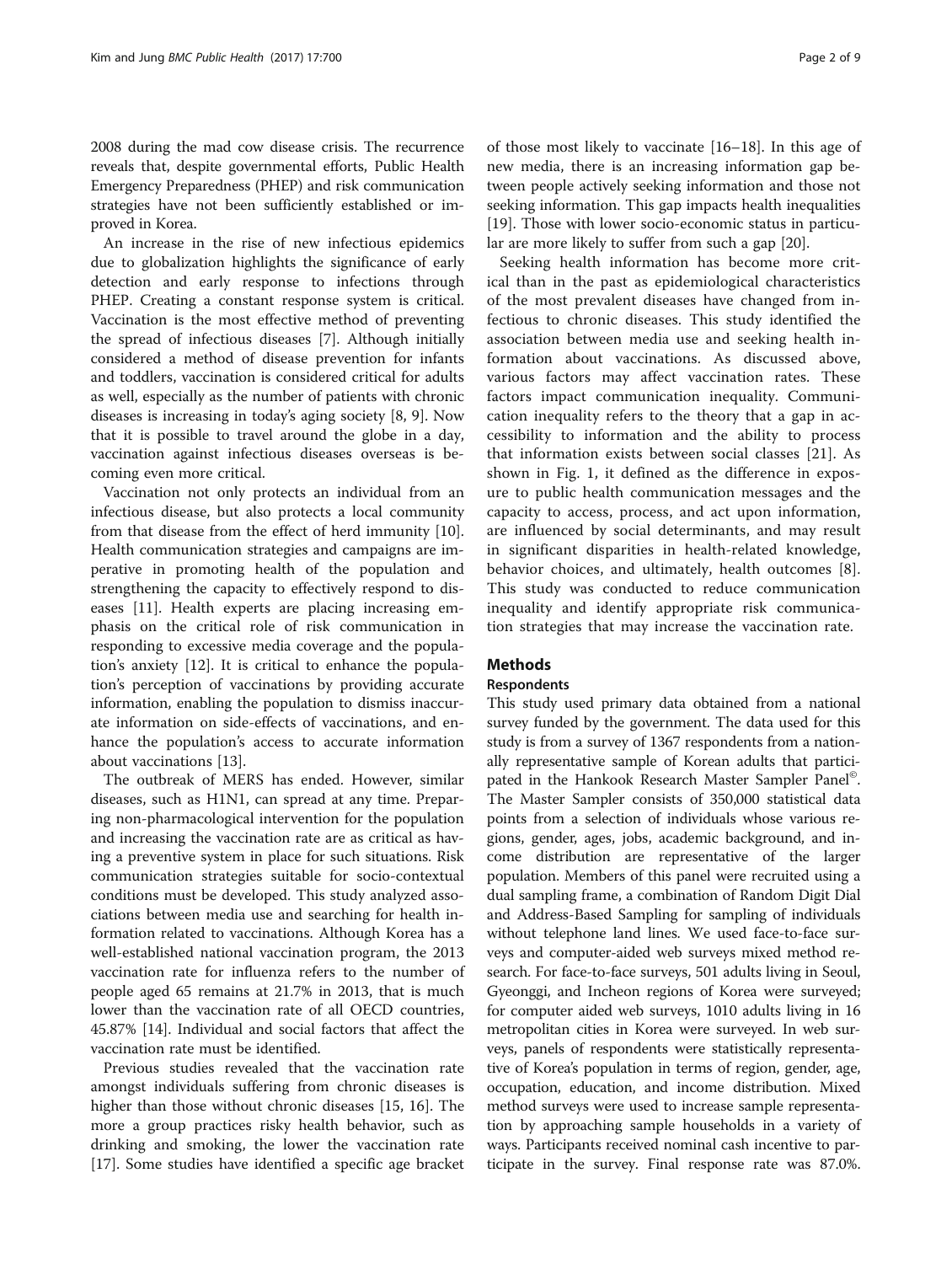<span id="page-2-0"></span>

Survey questions with missing values for key analytical variables were excluded using a pairwise method.

#### Measures

This work was supported by a grant from the National Research Foundation of Korea funded by the Korean government. All datasets and survey questionnaires are available at ([https://www.nrf.re.kr/cms/page/main?menu\\_no=41](https://www.nrf.re.kr/cms/page/main?menu_no=41)). The survey questions were from previous reports on the effect of social context (including mass media use and social capital) on health [\[8, 13,](#page-7-0) [20\]](#page-8-0). Questionnaires addressed topics adapted from the Health Information National Trends Survey ([http://hints.cancer.gov/\)](http://hints.cancer.gov/).

#### Dependent variable

The main outcome variable was vaccination for oneself ('Now, think about getting the seasonal flu vaccine for yourself. Have you vaccinated over the past one year?'). Responses were grouped in two categories: yes or no.

#### Independent variables

Media use: General mass media usage was assessed using the following questions: "In the past 7 days, how many hours did you watch television per day on average? Listen to the radio? Read a newspaper? Search for information with a smartphone? Read news on the Internet with a

personal computer?" Possible responses were "30 min or less," "30 min to 1 h," "1 to 2 h," "2 to 3 h," or "3 h or more."

Health-related Information-Seeking Behavior (HISB): Respondents were asked to rate their health-related information-seeking activity on a five-point Likert scale ranging from very active to very inactive with the following questioning: "Thinking about all the times you have looked for health-related information from any source, how much do you search for information about health?" Responses were grouped in the following five categories: "very inactively," "somewhat inactively," "average," "somewhat actively," or "very actively." Types of health-related information were assessed with the following questioning: "In the past one month, have you ever searched for information on diseases you have? General health-related information? Information on hospitals and doctors? Information on how to quit smoking or drinking alcohol?" The responses were grouped into two categories: yes or no.

## **Covariates**

Participants' socio-economic position was measured by educational attainment and annual household income. For income, respondents were asked about total annual household income before taxes, divided into the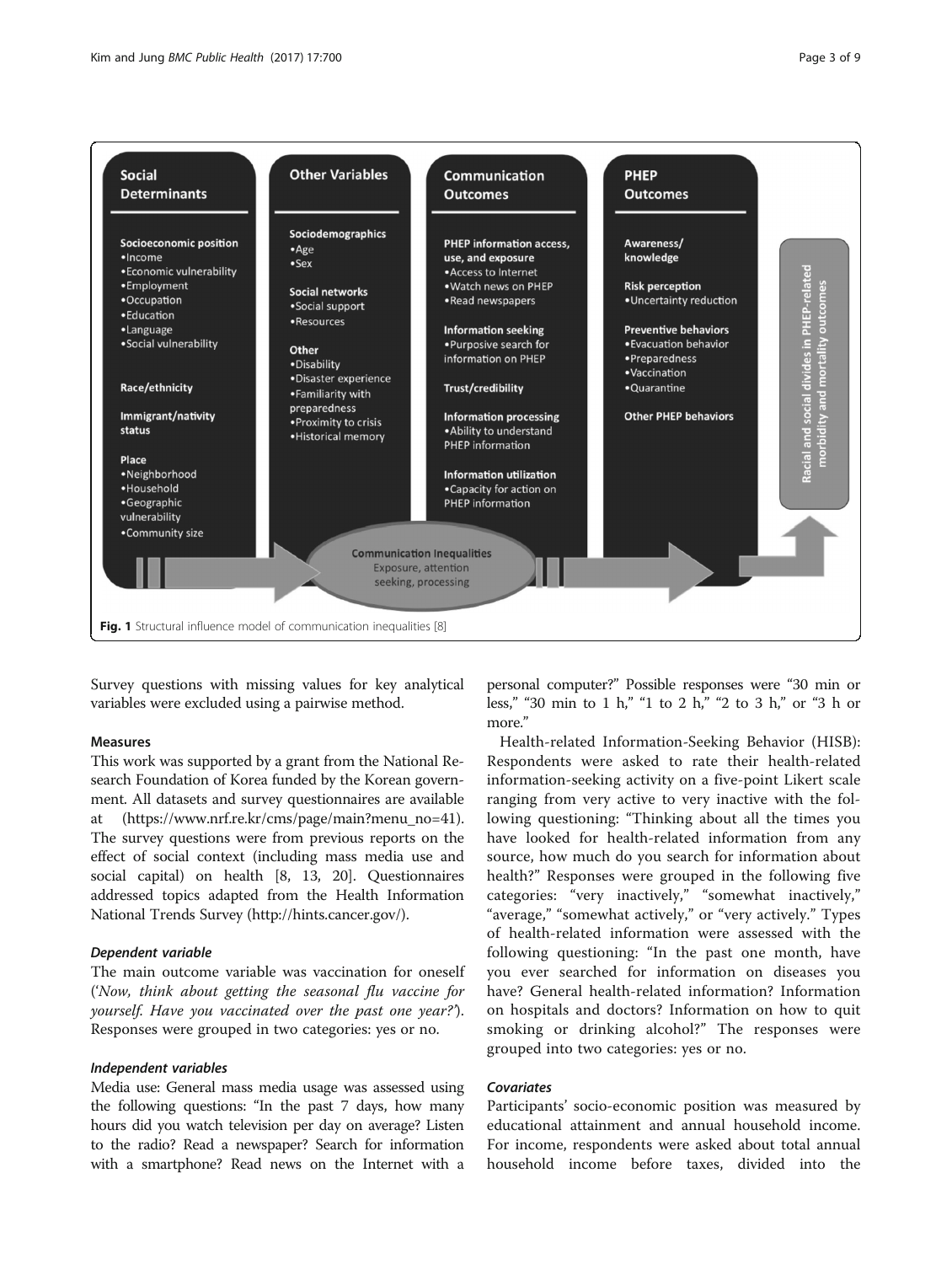following categories: under U.S. \$20,000; \$20,000-39,999; \$40,000-59,999; \$60,000-\$79,999; and \$80,000 or more. For education, respondents were asked to identify the highest level of education completed (high school diploma or less, college degree, or postgraduate degree). Three health behavior variables indicating smoking and drinking alcohol were used in regression analyses. A value of 0 was assigned to "never smoked" for smoking and "did not drink during the past month" for drinking alcohol. All other responses were considered to indicate smokers and drinkers and were assigned a value of 1. Other covariates were age, gender, and presence of underlying diseases.

#### Statistical analyses

Descriptive statistics and frequencies were derived for socio-economic characteristics of study subjects. Bivariate analyses were undertaken for each potential predictor variable to identify socio-contextual factors associated with vaccinations. Differences in general characteristics between vaccination and non-vaccination groups were determined using chi-squared tests. Multivariate logistic regression analyses were used to analyze potentially influential factors related to seasonal flu vaccination of adult Korean males. The effect size of regression models, that is the ratio of variance, is presented in this study as the Nagelkerke value, that is pseudo- $R^2$ . All statistical analyses were conducted using STATA v.12.0 (STATA, College Station, TX).

## Ethics statement

Approval for this study was granted by the Korea National Institute for Bioethics Policy Institutional Review Board (April 11, 2014; P01-201404-SB-19-00). Subjects provided written informed consent to participate in this study. The Ethics Committee of the Demographic Health Survey approved the consent procedure. No information that can publicly identify individual participants was collected during the data collection process.

#### Results

#### General sample characteristics

Of 1367 participants, 49.0% are women and 51.0% are men (Table 1). Regarding ages, 20.0% are in their 40s while 20.1% are age 60 or older. Approximately 33.9% of participants earn \$20,000-\$40,000 USD per year. Most (62.3%) participants have a college degree or higher (Table 1).

## Differences between the vaccinated group and nonvaccinated group

As shown in Table [2,](#page-4-0) compared to the non-vaccinated group, the vaccinated group had more women ( $\chi^2$  = 20.074,  $p < 0.001$ ), more individuals older than age 60 ( $\chi^2 = 81.094$ ,

**Table 1** General characteristics of the sample ( $n = 1367$ )

| Category      |                             | %    | n   |
|---------------|-----------------------------|------|-----|
| Gender        | Male                        | 51.0 | 697 |
|               | Female                      | 49.0 | 670 |
| Age           | $20 - 29$                   | 20.3 | 278 |
|               | $30 - 39$                   | 19.6 | 268 |
|               | 40-49                       | 20.0 | 274 |
|               | 50-59                       | 19.9 | 272 |
|               | 60-69                       | 20.1 | 275 |
| Education     | High school diploma or less | 37.8 | 516 |
|               | College                     | 50.7 | 693 |
|               | Post-graduate degree        | 11.6 | 158 |
| Annual Income | Less than US\$20,000        | 16.3 | 223 |
|               | US\$20,000-40,000           | 33.9 | 464 |
|               | US\$40,000-60,000           | 28.2 | 386 |
|               | US\$60,000-80,000           | 12.9 | 177 |
|               | US\$80,000 or more          | 8.6  | 117 |
|               |                             |      |     |

 $p < 0.001$ ), and more individuals earning higher annual income ( $\chi^2$  = 10.927, p < 0.05). With respect to health behavior and health status, the vaccinated group had more nonsmokers ( $\chi^2$  = 7.865,  $p < 0.05$ ) and more individuals with underlying diseases ( $\chi^2$  = 43.742,  $p$  < 0.001). Regarding media use, the vaccinated group had more individuals exposed to television ( $\chi^2$  = 9.669,  $p$  < 0.05), radio ( $\chi^2$  = 22.867,  $p < 0.001$ ), and newspapers ( $\chi^2 = 34.599$ ,  $p < 0.001$ ). There was no statistically significant correlation between Internet searches conducted with smartphones or personal computers and being vaccinated. The vaccinated group was associated with those more actively seeking health-related information ( $\chi^2$  = 53.693,  $p < 0.001$ ). This association was consistent regardless of the type of health-related information sought.

## Socio-contextual determinants of vaccination for seasonal flu

According to the final model (Table [3](#page-6-0)), that used logistic regression to analyze socio-contextual determinants of vaccination while controlling for socio-demographic characteristics and health behavior, those with underlying diseases are 69.1% more likely to be vaccinated than those without underlying diseases ( $OR = 1.691$ , 95% CI: 1.261-2.267, p < 0.001). Regarding media use, those that spent more time listening to the radio are 13.9% more likely to be vaccinated than those that did not listen to the radio (OR = 1.139, 95% CI: 1.016-1.277,  $p$  < 0.05). Those that spent more time reading print newspapers are 31.9% more likely to be vaccinated than those that do not read print newspapers ( $OR = 1.319$ , 95% CI: 1.100-1.581,  $p < 0.01$ ). However, those that spent more time using the Internet are 17.7% less likely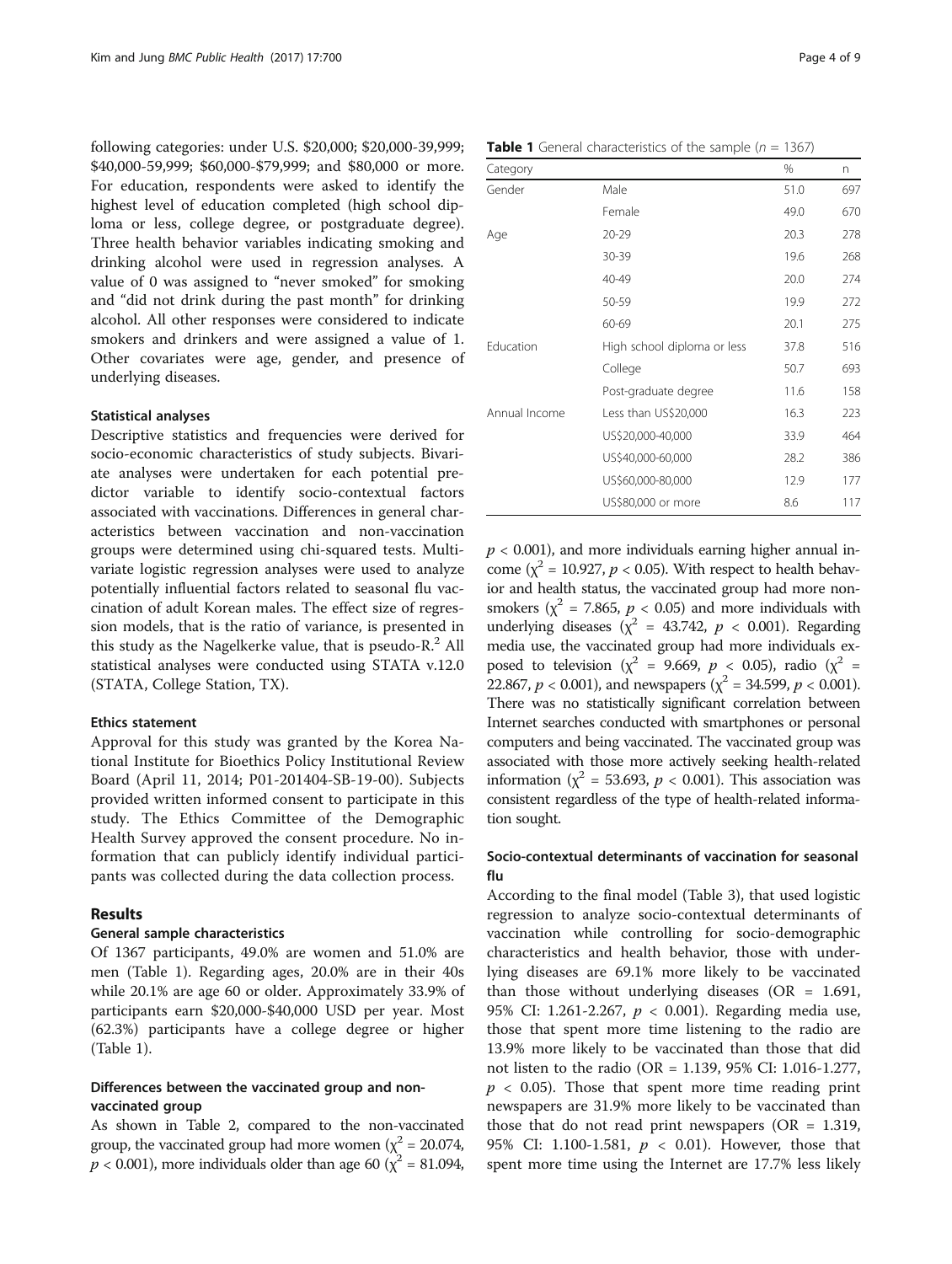#### <span id="page-4-0"></span>Table 2 Differences between the vaccinated group and the non-vaccinated group

| Category                   |                     |                      | Non-vaccinated group<br>$(n = 859)$ | Vaccinated Group<br>$(n = 508)$ | $\rm\,x^2$<br>$(p$ -value)    |
|----------------------------|---------------------|----------------------|-------------------------------------|---------------------------------|-------------------------------|
| Socio-demographic          | Gender              | Male                 | 68.6                                | 31.4                            | 20.074 (0.001) <sup>***</sup> |
| Characteristics            |                     | Female               | 56.9                                | 43.1                            |                               |
|                            | Age                 | $20 - 39$            | 76.3                                | 23.7                            | 81.094 (0.001) <sup>*</sup>   |
|                            |                     | 30-39                | 55.2                                | 44.8                            |                               |
|                            |                     | 40-49                | 63.9                                | 36.1                            |                               |
|                            |                     | 50-59                | 73.9                                | 26.1                            |                               |
|                            |                     | 60 or older          | 44.7                                | 55.3                            |                               |
|                            | Annual Income       | Less than US\$20,000 | 65.0                                | 35.0                            | 10.927 (0.027) <sup>*</sup>   |
|                            |                     | US\$20,000-40,000    | 65.1                                | 34.9                            |                               |
|                            |                     | US\$40,000-60,000    | 64.0                                | 36.0                            |                               |
|                            |                     | US\$60,000-80,000    | 60.5                                | 39.5                            |                               |
|                            |                     | US\$80,000 or more   | 62.8                                | 37.2                            |                               |
|                            | Education           | High school or less  | 68.8                                | 31.2                            | 15.176 (0.004) <sup>**</sup>  |
|                            |                     | College              | 60.6                                | 39.4                            |                               |
|                            |                     | Post-graduate        | 60.1                                | 39.9                            |                               |
| Health Behavior & Diseases | Drinking Alcohol    | No                   | 59.4                                | 40.6                            | 22.970 (0.001)***             |
|                            |                     | Yes                  | 73.4                                | 25.7                            |                               |
|                            | Smoking             | No                   | 57.0                                | 43.0                            | 7.865 (0.005)**               |
|                            |                     | Yes                  | 65.1                                | 34.9                            |                               |
|                            | Underlying disease  | No                   | 68.1                                | 31.9                            | 43.742 (0.001)                |
|                            |                     | Yes                  | 48.6                                | 51.4                            |                               |
| Media Use                  | Television Watching | 30 min or less       | 71.1                                | 28.9                            | $9.669(0.046)^{*}$            |
|                            |                     | 30 min to 1 h        | 68.5                                | 31.5                            |                               |
|                            |                     | $1$ to $2$ h         | 59.5                                | 40.5                            |                               |
|                            |                     | $2$ to $3$ h         | 63.0                                | 37.0                            |                               |
|                            |                     | 3 h or more          | 59.8                                | 40.2                            |                               |
|                            | Radio Listening     | 30 min or less       | 66.5                                | 33.5                            | 22.867 (0.001)*               |
|                            |                     | 30 min to 1 h        | 52.9                                | 47.1                            |                               |
|                            |                     | $1$ to $2$ h         | 59.8                                | 40.2                            |                               |
|                            |                     | $2$ to $3$ h         | 47.1                                | 52.9                            |                               |
|                            |                     | 3 h or more          | 49.0                                | 51.0                            |                               |
|                            | Newspaper Reading   | 30 min or less       | 66.2                                | 33.8                            | 34.599 (0.001)***             |
|                            |                     | 30 min to 1 h        | 52.0                                | 48.0                            |                               |
|                            |                     | $1$ to $2$ h         | 54.5                                | 45.5                            |                               |
|                            |                     | $2$ to $3$ h         | 27.8                                | 72.2                            |                               |
|                            |                     | 3 h or more          | 0.0                                 | 100.0                           |                               |
|                            | Smartphone Browsing | 30 min or less       | 61.5                                | 38.5                            | n.s.                          |
|                            |                     | 30 min to 1 h        | 63.5                                | 36.5                            |                               |
|                            |                     | $1$ to $2$ h         | 68.7                                | 31.3                            |                               |
|                            |                     | $2$ to $3$ h         | 57.7                                | 42.3                            |                               |
|                            |                     | 3 h or more          | 57.8                                | 42.2                            |                               |
|                            | Computer Searching  | 30 min or less       | 61.5                                | 38.5                            | n.s.                          |
|                            |                     | 30 min to 1 h        | 57.5                                | 42.5                            |                               |
|                            |                     |                      |                                     |                                 |                               |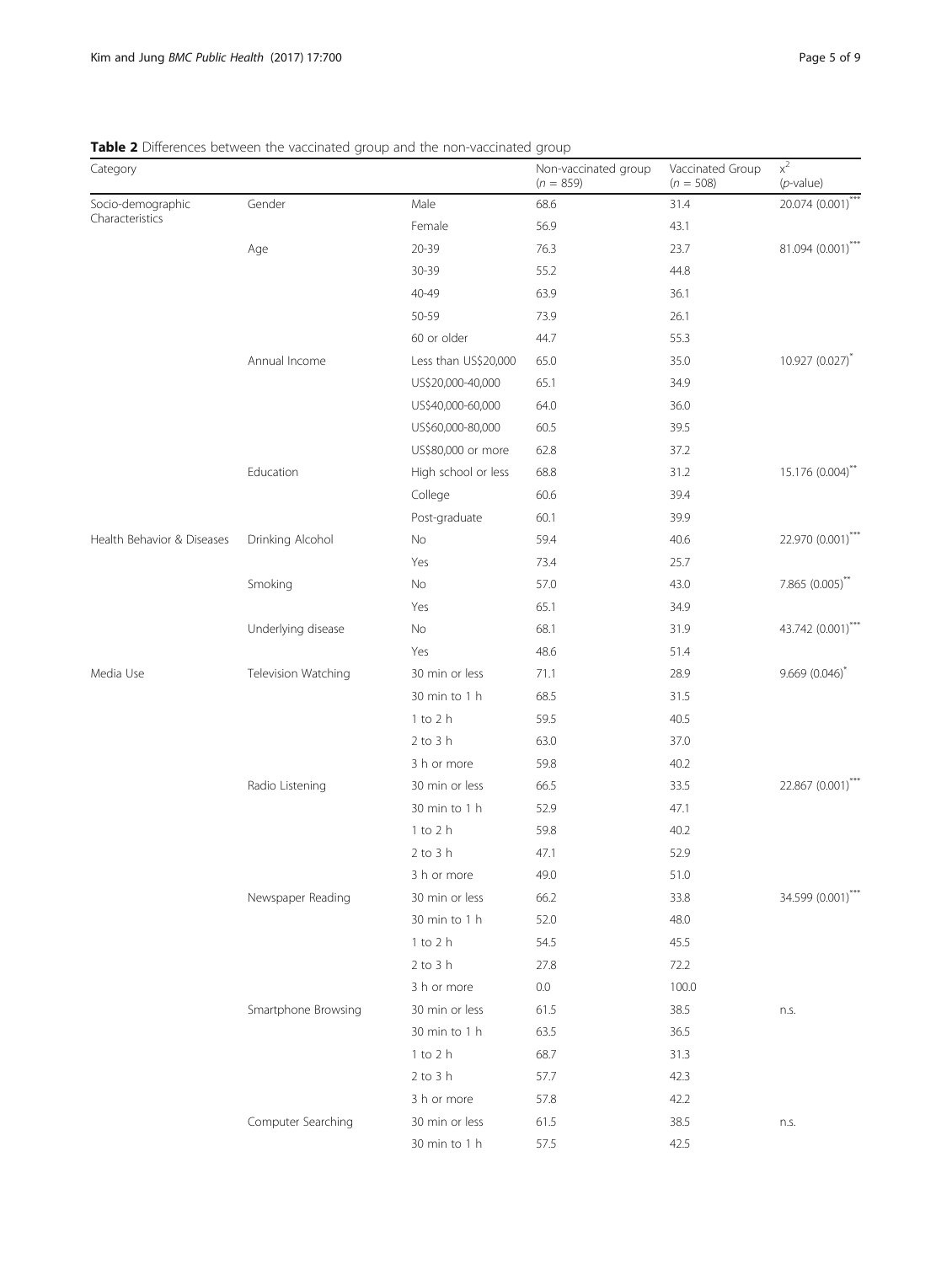|                                        |                                         | $1$ to $2$ h        | 65.7 | 34.3 |                              |
|----------------------------------------|-----------------------------------------|---------------------|------|------|------------------------------|
|                                        |                                         | $2$ to $3$ h        | 65.3 | 34.7 |                              |
|                                        |                                         | 3 h or more         | 66.7 | 37.2 |                              |
| Information Search                     | Health Information<br>Seeking Behaviors | Very inactively     | 82.0 | 18.0 | 53.693 (0.001)***            |
|                                        |                                         | Somewhat inactively | 71.7 | 28.3 |                              |
|                                        |                                         | Average             | 66.5 | 33.5 |                              |
|                                        |                                         | Somewhat actively   | 52.3 | 47.7 |                              |
|                                        |                                         | Very actively       | 42.9 | 57.1 |                              |
| Types of Health-related<br>Information | Own diseases                            | Never searched      | 72.9 | 27.1 | 40.676 (0.001)***            |
|                                        |                                         | Searched            | 55.9 | 44.1 |                              |
|                                        | General health                          | Never searched      | 70.6 | 29.4 | $14.453 (0.001)$ ***         |
|                                        |                                         | Searched            | 59.7 | 40.3 |                              |
|                                        | Hospitals and doctors                   | Never searched      | 69.1 | 30.9 | 43.153 (0.001)***            |
|                                        |                                         | Searched            | 51.1 | 48.9 |                              |
|                                        | Renounce smoking/drinking               | Never searched      | 66.8 | 33.2 | $7.690(0.006)$ <sup>**</sup> |
|                                        |                                         | Searched            | 59.5 | 40.5 |                              |
| $\sim$ $\sim$                          |                                         |                     |      |      |                              |

Table 2 Differences between the vaccinated group and the non-vaccinated group (Continued)

n.s. not significant

\*:  $p < 0.05$ , \*\*:  $p < 0.01$ , \*\*\*:  $p < 0.001$ 

to be vaccinated (OR = 0.823, 95% CI: 0.743-0.911,  $p < 0.001$ ). Those that more actively engaged in health information seeking are 22.7% more likely to be vaccinated (OR = 1.227, 95% CI: 1.048-1.436, p < 0.05). Regarding contents of health-related information that participants sought, the more the topic was about diseases suffered by information-seekers or hospitals and physicians, the more likely these individuals will be vaccinated.

## Discussion

With widespread danger of new infectious diseases, increasing the population's vaccination rate is critical for public health. This study was conducted to identify sociocontextual factors that promote preventative behavior regarding vaccinations from the perspective of health communication. Results of this study revealed those that actively engaged in HISB were more likely to be vaccinated than those that did not actively engage in HISB. This matches results of earlier studies revealing an association between media use, HISB and vaccination rates [[8](#page-7-0)]. Media use promotes healthy practices as it provides a means of communicating and explaining healthcare-related knowledge to the population [[22](#page-8-0)]. The population is positively or negatively influenced by media in addition to medical staff and family members relative to critical behavioral decisions such as being vaccinated. For example, pregnant women using the Internet are influenced by other pregnant women's positive experiences with vaccinations [\[23](#page-8-0)]. Health information seeking behavior and use of media significantly influence healthy lifestyles, early diagnosis, and sensible

disease management [\[24](#page-8-0)]. Meanwhile, vaccination rates were higher with female respondents that have high income levels, or underlying diseases. Those suffering from chronic diseases were more attuned to the significance of disease prevention. Respondents sought disease-related information more often than those that are healthy. Such tendencies regarding information seeking promoted disease prevention behavior such as being vaccinated, consistent with results of previous studies [\[15, 17\]](#page-8-0). However, those with lower socio-economic or health status had less accessibility to information or capacity to use that information, that is in agreement with results of previous studies [\[19](#page-8-0), [20](#page-8-0)]. Consequently, it is imperative to increase health equity in vaccination rates by mitigating communication inequalities.

Health communication variables such as media use and HISB may affect various types of health-related preventative behavior. For example, disease prevention behavior including vaccination may be promoted if information accessibility is heightened and an individual's health information-seeking capacity is strengthened in populations with serious health inequality, especially for those with low income [[16, 25](#page-8-0)]. Previous studies have mainly focused on determining risk factors for health inequality. Studies on protective factors have been insufficient. This study reveals how health communication variables are linked to vaccination status. Consequently, it is critical to consider policies that will reduce health disparities stemming from communication inequality by providing useful information on new infectious diseases or vaccination in an easily accessible manner to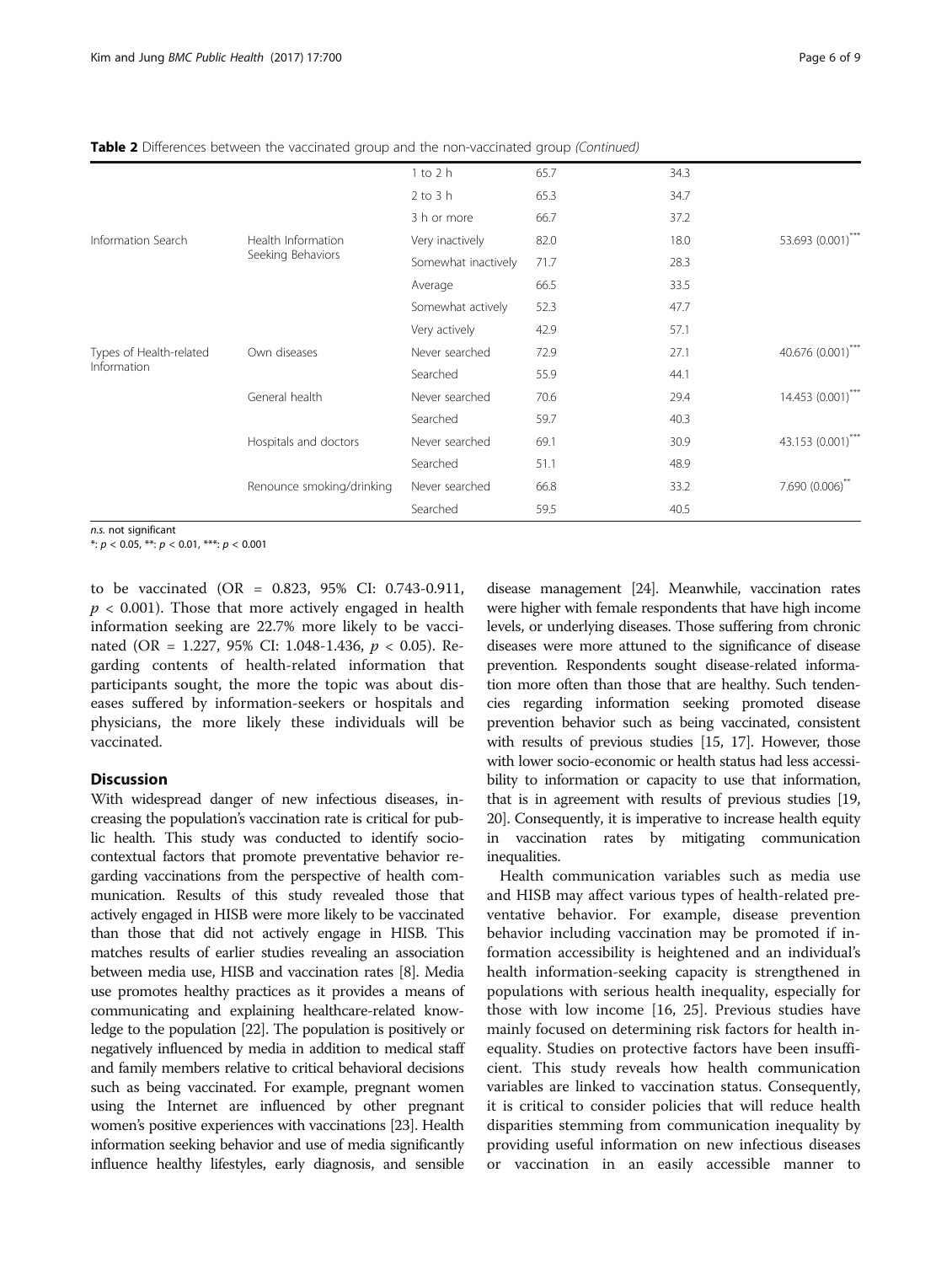<span id="page-6-0"></span>**Table 3** Associations of media use, health information seeking behaviors, and seasonal flu vaccination

| Category                             |                               | Model 1              |             | Model 2              |             | Model 3               |             | Model 4              |             |
|--------------------------------------|-------------------------------|----------------------|-------------|----------------------|-------------|-----------------------|-------------|----------------------|-------------|
|                                      |                               | <b>OR</b>            | 95% CI      | <b>OR</b>            | 95% CI      | <b>OR</b>             | 95% CI      | <b>OR</b>            | 95% CI      |
| Socio-demographic<br>Characteristics | Gender(Ref.: Male)            | $1.692***$           | 1.349-2.121 | $1.556***$           | 1.202-2.015 | $1.619***$            | 1.235-2.124 | $1.525***$           | 1.157-2.009 |
|                                      | Age                           | $1.229***$           | 1.133-1.332 | $1.103*$             | 1.007-1.207 | 1.106                 | 0.994-1.230 | 1.095                | 0.983-1.220 |
|                                      | Education                     | 1.141                | 0.947-1.335 | 1.109                | 0.945-1.301 | 1.114                 | 0.943-1.316 | 1.034                | 0.870-1.229 |
|                                      | Annual Income                 | $1.121$ <sup>*</sup> | 1.015-1.239 | $1.121$ <sup>*</sup> | 1.013-1.240 | 1.114                 | 0.996-1.224 | 1.118                | 1.006-1.241 |
| Health Behavior<br>& Diseases        | Drinking Alcohol (Ref.: None) |                      |             | $0.636$ **           | 0.463-0.872 | $0.642$ <sup>**</sup> | 0.465-0.886 | 0.656                | 0.472-0.911 |
|                                      | Smoking (Ref.: None)          |                      |             | 0.964                | 0.739-1.256 | 0.917                 | 0.700-1.201 | 0.894                | 0.679-1.177 |
|                                      | Underlying Diseases           |                      |             | $2.124***$           | 1.618-2.787 | $2.122***$            | 1.609-2.798 | $1.691***$           | 1.261-2.267 |
| Media Use                            | Television Watching           |                      |             |                      |             | 0.969                 | 0.875-1.072 | 0.963                | 0.868-1.068 |
|                                      | Radio Listening               |                      |             |                      |             | $1.176$ <sup>**</sup> | 1.052-1.314 | $1.139$ <sup>*</sup> | 1.016-1.277 |
|                                      | Newspaper Reading             |                      |             |                      |             | $1.385***$            | 1.159-1.655 | $1.319***$           | 1.100-1.581 |
|                                      | Smartphone Browsing           |                      |             |                      |             | 1.154                 | 1.032-1.289 | 1.116                | 0.996-1.249 |
|                                      | Computer Searching            |                      |             |                      |             | $0.868**$             | 0.787-0.957 | $0.823***$           | 0.743-0.911 |
| Health<br>Communication              | Health Info. Seeking Behavior |                      |             |                      |             |                       |             | $1.227$ *            | 1.048-1.436 |
|                                      | Own diseases                  |                      |             |                      |             |                       |             | $1.460^*$            | 1.097-1.944 |
|                                      | General health                |                      |             |                      |             |                       |             | 0.905                | 0.664-1.234 |
|                                      | Hospitals and doctors         |                      |             |                      |             |                       |             | $1.548***$           | 1.185-2.023 |
|                                      | Renounce smoking/drinking     |                      |             |                      |             |                       |             | 1.050                | 0.802-1.374 |
| $-2LL$                               |                               | 1750.494             |             | 1712.467             |             | 1674.987              |             | 1632.365             |             |
| Nagelkerke $R^2$                     |                               | 0.052                |             | 0.088                |             | 0.123                 |             | 0.161                |             |

\*:  $p < 0.05$ , \*\*:  $p < 0.01$ , \*\*\*:  $p < 0.001$ 

vulnerable groups often excluded from valuable healthrelated information. From the perspective of health communication, it cannot be stated with certainty that the use of media or exposure to specific health information will lead to respondents' behavior only in a positive direction (e.g., vaccination uptake). This is because while content of news is thoroughly verified for network television, information on the Internet includes inaccurate and misleading news and anti-vaccine information as well. Such organizations create closed or secret websites and exchange information among themselves to avoid social controversy. Our study used searches only on Internet news, excluding social networking services (SNS) and blogs to preserve integrity and reliability. To understand how specific health information through certain media is distributed about people's health behavior, content analysis and small-scale qualitative research are critical. Before exploring this stage, our study sought to understand vaccination behavior from the viewpoint of population-based behavioral medicine.

Future studies should explain how diverse communication choices affect being vaccinated. In a small country with outstanding media environment including South Korea, it is difficult to understand ultimate health results from the selection of communication channels. This is because most individuals simultaneously watch diverse media channels and receive large volumes of information.

Consequently, this study focused on desirable health behavior (e.g., vaccine uptake) and analyzed characteristics of groups that did not adopt such behavior. Vaccination compliance was generally low among groups with low socio-economic status, and we hypothesized that the issue of an information gap mediated between the two factors. This study was conducted to validate the existence of communication inequality as the strong link between social inequality and health inequality and to identify ways of increasing health equity through the mediating effect of communication inequality.

This study had several limitations. First, because it used cross-sectional data, the possibility of reverse causality cannot be dismissed. Consequently, caution must be exercised in establishing causal relationships among respondents' vaccination status, media use, and HISB. Findings must be supplemented with longitudinal data. Second, this study did not ask specifically from which types of media respondents acquired health-related information and what type of health-related information was acquired. However, it is difficult to acquire such information from a study design and combine them in a model. Third, vaccination rate was highest among those age 60 and older. In Korea, the elderly (older than age 65) are vaccinated at no cost annually. The possibility that no-cost vaccines contribute to the vaccination rate cannot be dismissed. However, in previous studies that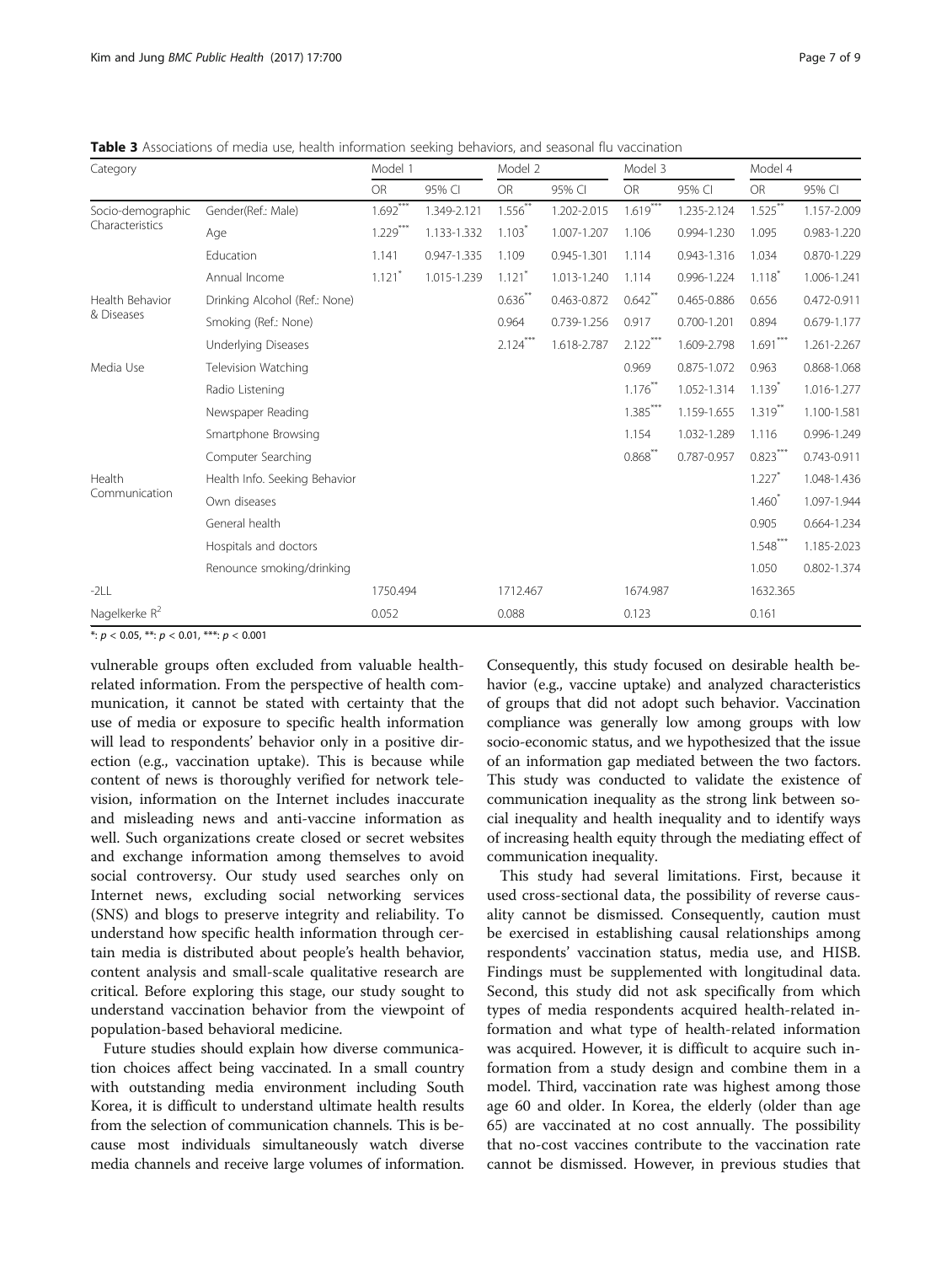<span id="page-7-0"></span>excluded subjects receiving no-cost vaccinations, the older the age, the higher the vaccination rate. As age progresses, the need for vaccination increases and the vaccination rate also increases. Fourth, the explanatory power of this model is somewhat low (16.1%) because other complex factors additionally influenced respondents' seasonal flu vaccination, that was the dependent variable. In social science, the explained variance of regression models is judged to be outstanding if it totals 20-30%. However, this study constructed the optimal model from the perspective of behavioral medicine and results of regression diagnosis did not exhibit nonsystematic residuals separately.

## Conclusion

The more a society's media environment evolves through information and communication technology, the more quality knowledge circulates in a virtuous circle. The greater communication inequality is, the more likely health inequality will worsen. Reducing the information gap among social classes through a healthy media environment is a way of achieving health equity. Findings of this study will enable development of PHEP strategies by mitigating communication inequality. This study has practical implications for implementation of vaccination campaigns that use effective, timely health communication. To increase the population's vaccination rate, it is critical to ensure appropriate use of radio and print newspapers. Health-related information should be provided to patients by public health personnel at medical agencies in a more accurate and accessible manner. It is imperative that responsible media representatives strengthen the population's health information-seeking access through viable, diverse media channels. As the population's growing fear of epidemics has become a common phenomenon, elucidating social determinants of preventative behavior such as vaccination is a critical task for public health workers. Consequently, multilevel risk communication strategies must be developed to increase the population's vaccination rate.

#### Abbreviations

HISB: Health-related Information-Seeking Behaviors; MERS: Middle East Respiratory Syndrome; OECD: Organization for Economic Co-operation and Development; PHEP: Public Health Emergency Preparedness

#### Funding

This work was supported by the National Research Foundation of Korea Grant funded by the Korean Government (NRF-2014S1A5A8012122; PI: Prof. Dr. Minsoo Jung).

#### Availability of data and materials

Data sharing: Participant level data are available from the corresponding author.

#### Role of study sponsor

The National Research Foundation of Korea was the study sponsor. The researcher was independent of the study sponsor.

#### Authors' contributions

MJ, JK conceived the study idea, performed the statistical analysis and drafted the manuscript. MJ, JK advised on methodological issues and provided statistical expertise. MJ, JK participated in interpreting results, reviewing drafts of the manuscript and approved the final version of the manuscript submitted for publication.

#### Ethics approval and consent to participate

Approval for this study was granted by the Korea National Institute for Bioethics Policy Institutional Review Board (April 11, 2014; P01-201404-SB-19- 00). All participants gave written informed consent to participate in this study. The Ethics Committees of the Demographic Health Survey approved the consent procedure. No information that could distinguish individual participants was collected during the data collection process.

#### Consent for publication

Not applicable.

#### Competing interests

The author declares that he has no competing interests.

#### Publisher's Note

Springer Nature remains neutral with regard to jurisdictional claims in published maps and institutional affiliations.

#### Author details

<sup>1</sup> Korea Centers for Disease Control and Prevention, Cheongju, South Korea 2 Department of Health Science, Dongduk Women's University, Seoul, South Korea.

#### Received: 28 March 2017 Accepted: 6 September 2017 Published online: 11 September 2017

#### References

- 1. Korea Centers for Disease Control and Prevention. Middle East Respiratory Syndrome Outbreak in South Korea [Internet]. 2015 Jul 2. Available from: <http://www.mers.go.kr/mers/html/jsp/main.jsp> (Accessed 5 Apr 2016.)
- 2. Choi JW, Kim KH, Cho YM, Kim SH. Current epidemiological situation of Middle East respiratory syndrome coronavirus clusters and implications for public health response in South Korea. J Korean Med Assoc. 2015; 58(6):487–97.
- 3. Oh G-J. Comparisons of attitude on Media's report for avian influenza between poultry breeder and non-breeder. J Agric Med Community Health. 2009;34(1):58–66.
- 4. McQuail D. McQuail's Mass communication theory. London: Sage Publications; 2010.
- 5. Glik DC. Risk communication for public health emergencies. Annu Rev Public Health. 2007;28:33–54.
- 6. Lowrey W, Gower K, Evans W, Mackay J. Assessing newspaper preparedness for public health emergencies. J Mass Commun Q. 2006;83(2):362–80.
- 7. Ehreth J. The value of vaccination: a global perspective. Vaccine. 2003; 21(27-30):4105.
- 8. Jung M, Lin L, Viswanath K. Associations between health communication behaviors, neighborhood social capital, vaccine knowledge, and parents' H1N1 vaccination of their children. Vaccine. 2013;31(42):4860–6.
- 9. Jung H. Vaccination for adult. Korean J Med. 2013;84(4):409–11.
- 10. Anderson RM, May RM. Vaccination and herd immunity. Nature. 1985;318:28.
- 11. Ratzan S. Throughout the health sector: communication must influence and engage. J Health Commun. 2006;11(5):453–4.
- 12. Jung M, Choi M, Lee T-R. Determinants of public phobia about infectious diseases in South Korea effect of health communication and gender difference. Asia Pac J Public Health. 2015;27(2):NP833–NP4.
- 13. Lin L, Jung M, McCloud RF, Viswanath K. Media use and communication inequalities in a public health emergency: a case study of 2009–2010 pandemic influenza a virus subtype H1N1. Public Health Rep. 2014; 129(suppl. 4):49–60.
- 14. Organization for Economic Co-operation and Development (OECD). 2015 Country Statistical Profiles. 2016. May 7. Available from [https://stats.oecd.](https://stats.oecd.org/index.aspx?queryid=58290) [org/index.aspx?queryid=58290](https://stats.oecd.org/index.aspx?queryid=58290) (Accessed 13 July 2016.)